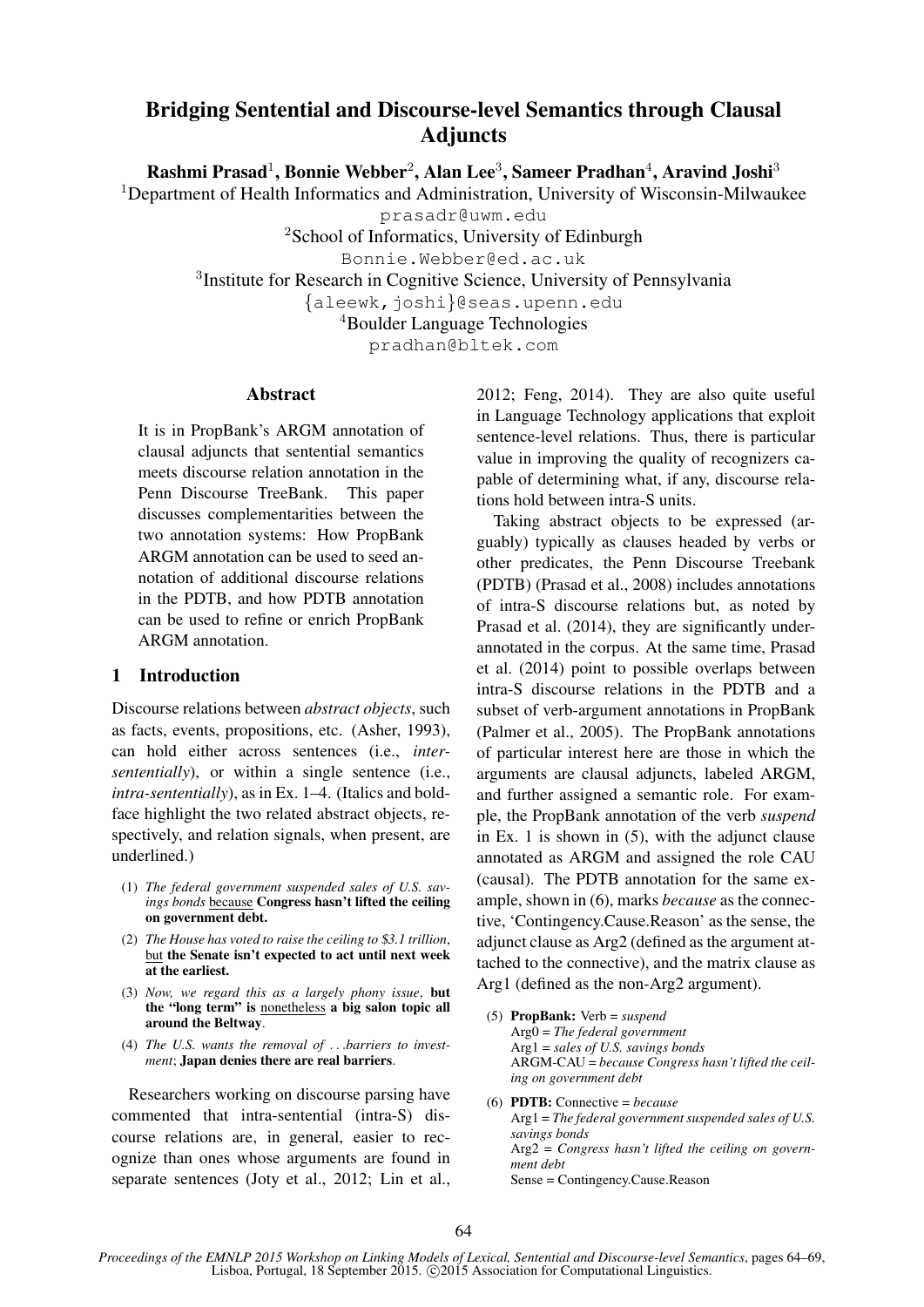|                     | <b>TEMPORAL</b> | CONTINGENCY | <b>COMPARISON</b> | <b>EXPANSION</b> | <b>TOTAL</b> |
|---------------------|-----------------|-------------|-------------------|------------------|--------------|
| ARGM-ADV (2235)     | 222             | 1067        | 907               | 157              | 2353         |
| $ARGM-CAU$ (657)    | 14              | 650         |                   |                  | 664          |
| $ARGM-TMP (2503)$   | 2258            | 523         | 73                | 23               | 2877         |
| $ARGM-PNC(66)$      |                 | 65          |                   |                  | 66           |
| $ARGM-MNR(13)$      |                 |             |                   |                  | 13           |
| <b>TOTAL</b> (5475) | 2494            | 2310        | 982               | 187              | 5973         |

Table 1: Correspondences between PropBank ARGM- roles and PDTB senses

Given possible overlaps between the PDTB and PropBank, this paper addresses the following questions: (1) To what extent can the PropBank clausal ARGM annotations be taken as conveying information relevant for intra-S discourse relations (Section 2), and can they be useful for increasing the number of intra-S discourse relations annotated in the PDTB (Section 3)?; and (2) Can PDTB annotations be useful for enriching Prop-Bank in any way (Section 4)? Section 5 concludes the paper.

### 2 PropBank ARGM Roles and Discourse Relations

The PDTB 2.0 (the current version of the corpus) lacks extensive annotation of intra-S relations. Annotations of intra-S relations are provided primarily for relations that are signaled by explicit connectives (subordinating conjunctions (Ex. 1), coordinating conjunctions (Ex. 2), and adverbials (Ex. 3)). The only implicit relations currently annotated are those between clauses connected by a punctuation such as the semi-colon or colon (Ex. 4). Among the relations that are missing are implicit relations linking adjunct clauses that are not subordinated by any explicit form, as in Ex. 7, and adjunct clauses introduced by prepositional subordinators like *by*, *for*, *with*, *without*, *to*, as in Ex. 8-9.

- (7) *Second , they channel monthly mortgage payments into semiannual payments*, reducing the administrative burden on investors.
- (8) To avoid this deficit, *Mr. Lawson inflated the pound in order to prevent its rise*.
- (9) Critics say *South Carolina is paying a price* by stressing improved test scores so much.

These types of unannotated relations involving adjunct clauses in the PDTB have, on the other hand, been annotated in PropBank, as described in Section 1. Hence, a natural question to ask is whether the semantic roles of such adjunct clauses in PropBank can be used to fill in the gap when annotations of intra-S discourse relations are not present in the PDTB for these clauses, thus avoiding duplicate annotation efforts. To explore this possibility, we considered a parallel case: the annotation of adjunct clauses introduced by *explicit* connectives in the PDTB, such as those in Ex. 1, which have been annotated in the corpus. We investigated the extent of the overlap between PropBank and PDTB annotations in such cases. Using the underlying syntactic annotations of the Penn Treebank (PTB) (Marcus et al., 1993), 11534 clausal adjuncts with either of the following six roles were extracted from PropBank:<sup>1</sup> ARGM-ADV (adverbial), ARGM-CAU (causal), ARGM-MNR (manner), ARGM-PNC (purpose), ARGM-PRD (secondary predication), and ARGM-TMP (temporal). Other roles (ARGM-MOD/DIR/EXT/DIS/LOC) were excluded because we did not see them as representing discourse relations. The 11534 ARGMs were then aligned with the PDTB and 48% (5475) were found to contain an explicit subordinating form annotated as a discourse connective in the PDTB. Except for ARGM-PRD, all the discourserelevant ARGM roles were observed in this set (Table 1). We then looked at the correspondence between the roles assigned to these ARGMs in PropBank and the senses annotated for the connectives in the PDTB. Because the PDTB sense classification is hierarchical and contains many finegrained relations, we simplified the comparison by considering only the four top level classes of the PDTB – Temporal (TEMP), Contingency (CONT), Comparison (COMP), and Expansion (EXP). The correspondences are shown in Table 1. The numbers in parentheses in the first column represent the total number of ARGM instances annotated with the role shown.

There are several observations to make from Table 1. First, based on the definitions of the ARGM roles in PropBank and those of the senses

<sup>1</sup> For this part of the work, we used PropBank-I.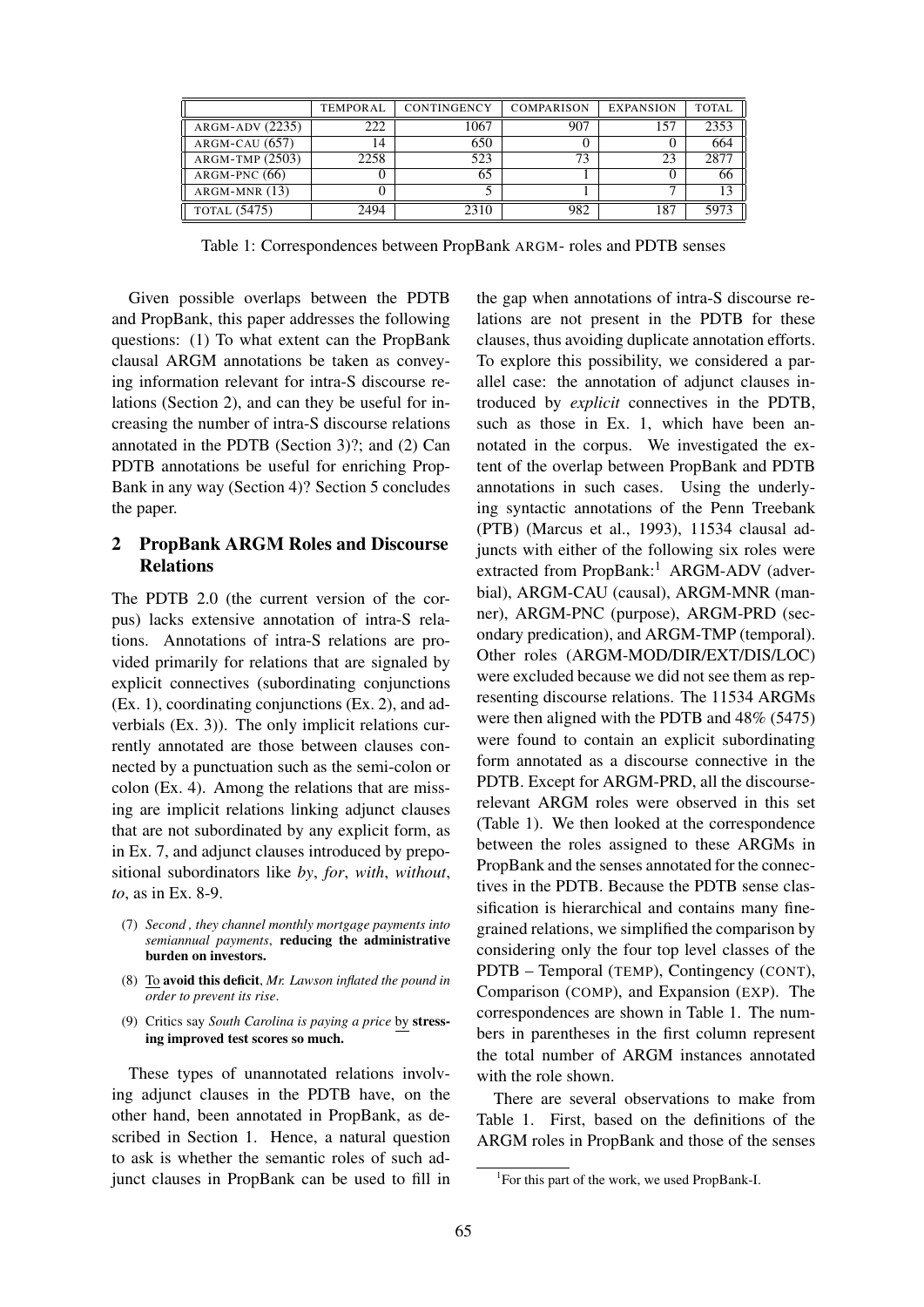in the PDTB, we would expect PropBank ARGM-CAU to align with PDTB Contingency, and Prop-Bank ARGM-TMP to align with PDTB Temporal. This is largely borne out for ARGM-CAU, with 99% of the instances labeled as Contingency in PDTB. ARGM-TMP, while showing a greater association with non-Temporal PDTB senses, nevertheless corresponds to PDTB Temporal 90% of the time. While the current PDTB sense classification does not include Purpose and Manner relations, PDTB guidelines followed a convention to label Purpose connectives such as *so that* as 'Contingency.Cause.Result', so we would expect to see ARGM-PNC aligned with Contingency. This is largely borne out as well, with only one instance labeled otherwise. Manner relations, on the other hand, are not addressed in the existing PDTB guidelines at all, which may explain the variable sense annotation of the ARGM-MNR cases in the PDTB. In contrast to the previous four ARGM roles, however, the ARGM-ADV role, which constitutes 41% of all the roles, fails to provide semantically meaningful alignment with the PDTB senses. According to the PropBank guidelines (Bonial et al., 2010), ARGM-ADV is used for syntactic elements which clearly modify the event structure of the verb in question, but which cannot be classified as any of the other roles. As the table shows, this role is ambiguous among all four sense classes in the PDTB, although we see a much higher proportion of Contingency and Comparison than Temporal and Expansion.

The second observation from Table 1 is that the total number of PDTB senses associated with an ARGM role (last column) is in some cases more than the total number of instances for that ARGM role (first column). Altogether, the table shows a total of 5973 PDTB senses associated with a total of 5475 PropBank ARGM roles. This is due to the fact that the PDTB allows multiple relations to be inferred between abstract objects, whereas PropBank only allows a single role to be assigned to any given ARGM. Notably, however, multiple PDTB senses do not appear at all for ARGM-PNC and ARGM-MNR, and appear in only seven instances for ARGM-CAU. ARGM-TMP had the most instances (374) with multiple senses, while ARGM-ADV had 118.

What these observations suggest is that while the correspondence between PropBank clausal ARGM roles and PDTB senses is not exact, they

can still be leveraged to some extent. On the one hand, relations with the ARGM-ADV role would need to be manually annotated for the PDTB sense. But on the other hand, the high degree of correspondences seen for other roles suggest the possibility of their straightforward mapping from PropBank to PDTB. The possibility of multiple senses in the PDTB would require further annotation, but this may be needed for only the Temporal sense. And here too, there may be less effort required since the annotator would not need to reason about the Temporal sense but only consider the possibility of inferring a second sense.

We must note that the semantics of the relation is not the only kind of correspondence to consider between PropBank and the PDTB. Mismatches in alignment can also arise between PDTB arguments and PropBanks semantic role structure, in large part because the PropBank annotation is tied directly to the syntactic trees in the PTB. Ex. 10 shows a sentence containing a *when*-clause annotated as ARGM-TMP in PropBank and with a Temporal sense in the PDTB. But the relation between the *when*-clause and its other argument is different between the two corpora. In the PDTB, where annotation is done over the raw text spans, the Arg1 of the connective excludes *he says*, and the temporal relation is annotated between the *winning* and *awarding* events. In contrast, in Prop-Bank, the when-clause is taken to modiy the verb *say*. Hence, we cannot use PropBank's projected clause to automatically annotate the Arg1 of the corresponding PDTB relation as this would be inconsistent with the PDTB guidelines.

(10) When Mr. Green *won* a \$240,000 verdict in a land condemnation case against the state in June 1983, he *says* Judge O'Kicki unexpectedly *awarded* him an additional \$100,000.

Given the difference in annotation practice, the extent of such mismatches between the PDTB and PropBank is expected to be the same as that between the PDTB and the PTB (Dinesh et al., 2005). Nevertheless, since the majority of semantic conflicts are due to attribution verbs, one can reduce the annotation effort by automatically highlighting instances with attribution verbs, in contexts that may lead to inconsistent semantics.

### 3 Using PropBank to Seed New PDTB Annotations

Despite the partial correspondence described above, PropBank is richly annotated with clausal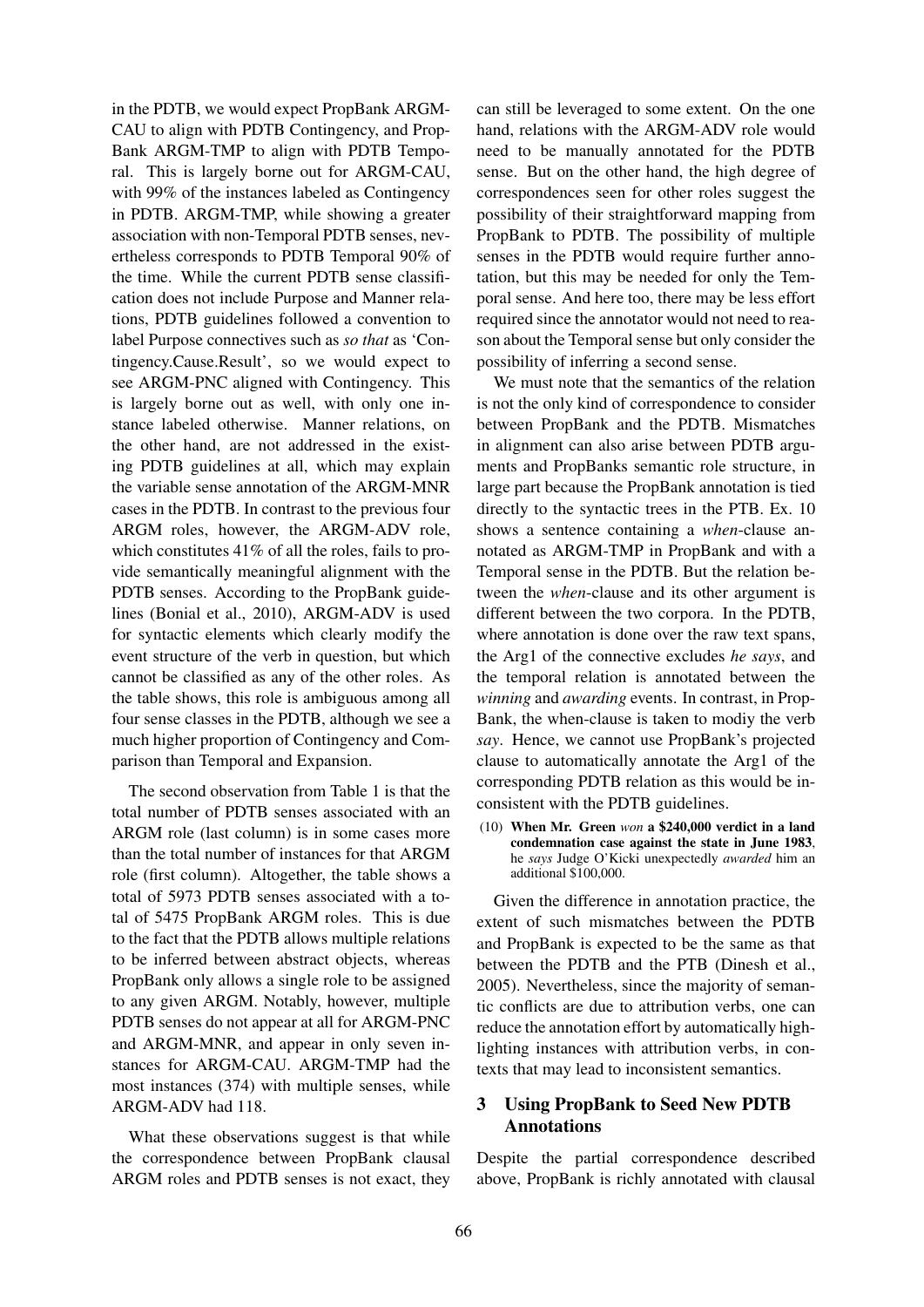adjunct tokens that in PDTB would be Arg2 of a discourse relation. Therefore, in preparing the next version of the PDTB, we have used these PropBank tokens to seed the corpus with new annotations of intra-S relations. Our search for new tokens uses the latest version of the PropBank layer of the OntoNotes v5.0. corpus, since this PropBank version contains additional tokens for copular verbs and their argument structure, as well as modifications to tokens from PropBank-I. However, since only about 75% of the PTB is included in OntoNotes, the remaining 25% was taken from PropBank-I. Clausal adjuncts identified from these two versions of PropBank were then divided (using the syntactic trees in the PTB) into those that had an explicit subordinating form and those that did not. The former set was filtered to retain tokens not already annotated in PDTB 2.0. Most of these contain subordinators as the connecting elements (as in Ex. 8-9) that we will consider as signals of explicit intra-sentential discourse relations. The latter set yielded free adjuncts (Ex. 7), both present participles and past participles.

Altogether, over 5000 tokens signaling potential intra-sentential relations have been seeded in this way for further annotation, semi-automatically or manually. In the set comprising free adjuncts, approximately 75% were found to be assigned the ARGM-ADV role in Propbank while approximately 19% are assigned the similarly underspecified ARGM-PRD role. This leaves only 6% assigned to the Purpose, Causal, Manner and Temporal roles which, as discussed above, have strong correspondences with PDTB senses. Because of this, the annotation of free adjuncts is being done manually. The annotation guidelines extend directly from those used in annotating PDTB 2.0 while some new senses and refinements have also been introduced, including the addition of Purpose and Manner senses.

Unlike the free adjuncts, we see less underspecification with adjuncts that are subordinated by some explicit form. Adjuncts with the Purpose role are the most frequent, at 50%, followed by ARGM-MNR (26%). ARGM-ADV continues to appear in this set, although less frequently (18%). All other roles account for the remaining 6% of the tokens. We expect that these tokens can be annotated semi-automatically. As noted earlier, because the PDTB senses are in some cases more refined than Propbank roles (for example the Tem-

| <b>ARGM-ADV</b> | 58.11 |
|-----------------|-------|
| ARGM-CAU        | 60.67 |
| ARGM-TMP        | 76.42 |
| $ARGM-PRP2$     | 52.40 |
| <b>ARGM-MNR</b> | 62.10 |
| Overall         | 77.44 |

Table 2: Performance of ASSERT on ARGMs in OntoNotes v5.0.

poral sense, is further distinguished between Temporal.Synchrony and Temporal.Asynchrony) and because the argument spans needs to be consistent with PDTB guidelines, each token will need to be looked at manually. But the overall time and effort spent on annotation will be reduced while consistency with an existing complementary annotation layer is enhanced.

## 4 On Enrichment of ARGM Roles in PropBank

The focus in PropBank is on the predicate argument structure of verbs, and while some of the clausal adjunct arguments such as ARGM-ADV, ARGM-CAU, ARGM-MNR, ARGM-PNC and ARGM-TMP can signal intra-sentential discourse relations, distinguishing subtle discoursespecific nuances for such adjuncts was not its primary goal. It is therefore not surprising to find as a semantic role, ARGM-ADV, which was devised to capture adverbials that could not clearly be labeled with one of the more specific adjunct roles. However, many semantic role labeling methods that utilize PropBank-style annotations do try to differentiate between the various ARGM roles. Of interest then are the performance results of semantic role labelers on the task of predicting ARGM roles. As shown in Table 2, although the overall  $F_1$ -score of a semantic role labeler AS-SERT (Pradhan et al., 2004) on PropBank is in the high 70s (across a diverse set of genres annotated in the OntoNotes v5.0 test set (Pradhan et al., 2013)), the  $F_1$ -scores for all ARGM roles, except for ARGM-TMP, is in the low 60s or below 60.

As discussed in Section 2, both ARGM-ADV and ARGM-TMP exhibit the most variability in PDTB senses, the former in terms of the number of PDTB senses associated with it in significant proportions, and both in terms of how often they

 $^{2}$ ARGM-PRP is the label to which ARGM-PNC was changed, over the course of the OntoNotes project.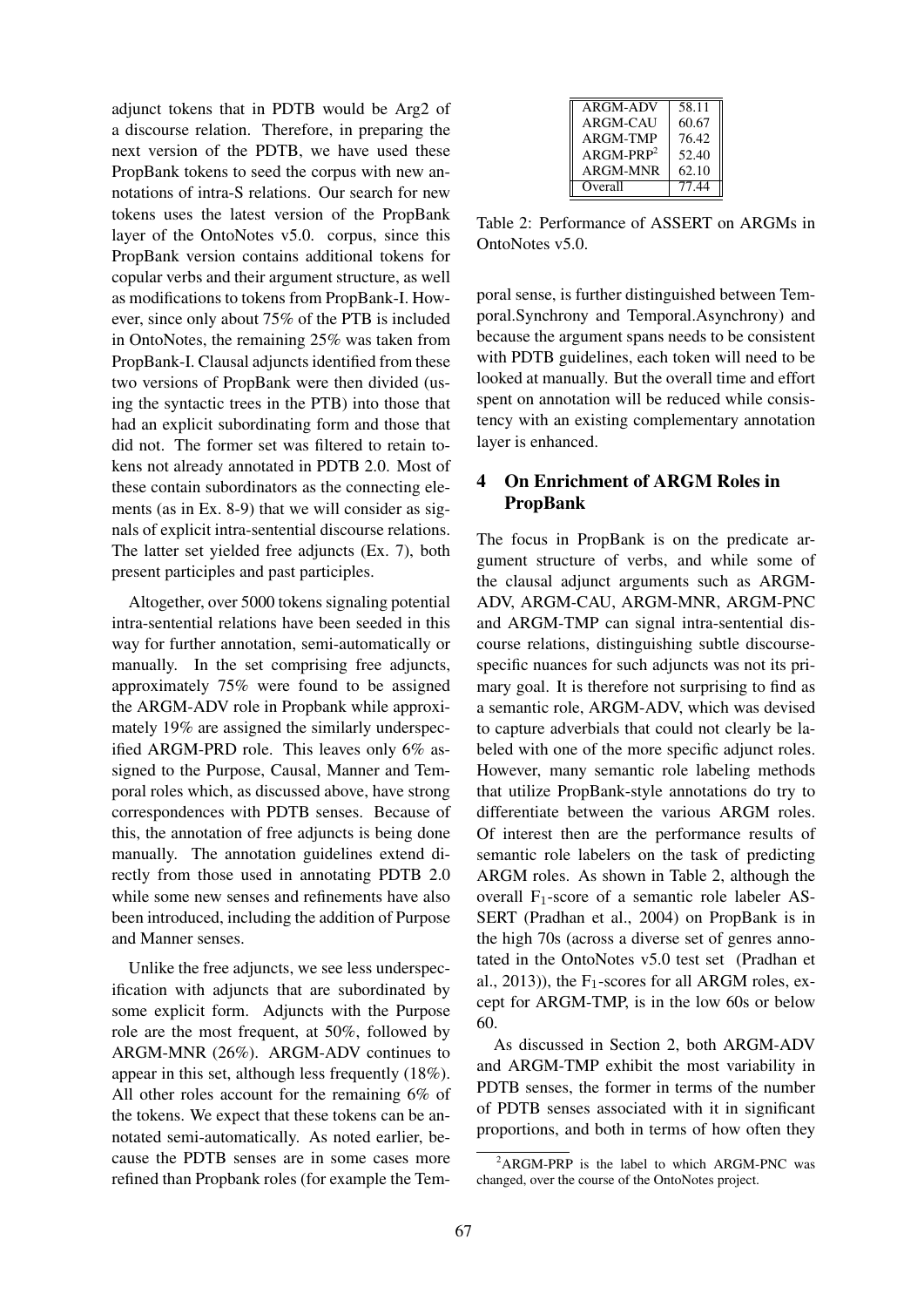are associated with multiple PDTB senses. Therefore, it might be worth enriching these ARGM roles, and possibly others such as ARGM-CAU, in PropBank with the sense distinctions found for them in the PDTB. Not only would this allow semantic role labelers to learn the finer distinctions that are currently lumped into a coarse-grained category, it would also make for a better integrated resource. We can compare this overloading, primarily of ARGM-ADV, with similar overloading of numbered arguments Arg2..Arg5 in Prop-Bank. A study by Yi et al. (2007) demonstrated that refining these numbered arguments with a more fine-grained set of thematic roles, using a mapping from VerbNet (Schuler, 2005), improves classifier performance. In the case of Arg2 (the largest of these numbered argument classes), the  $F_1$ -score improved by an absolute 10% points. We feel optimistic that through the proposed PDTBinformed refinement, we can get a significant performance boost in the prediction of ARGMs currently labeled as ARGM-ADV and possibly for other ARGM types as well. We plan to explore this in our future work. The finer distinctions could potentially also allow for prediction of multiple equally plausible labels, thus allowing more accurate evaluation of semantic role labelers that might, for example, learn to annotate some instances as ARGM-CAU rather than ARGM-TMP but are currently being needlessly penalized.

#### 5 Conclusion and Future Work

A complete and well-defined annotation of intra-sentential discourse relations can have farreaching benefits for Language Technology applications. We have explored the possibility of leveraging the sentential semantics represented in Prop-Bank for closing the gap in the PDTB annotations of such relations. We have also suggested the converse benefit of the PDTB discourse-level semantics for enriching Propbank semantic roles, with beneficial consequences for the semantic role labeling methods that utilize PropBank.

In future work, we plan to examine another PropBank annotated element (ARGM-DIS) as a further source for seeding the PDTB. ARGM-DIS is meant to be used to annotate words or phrases that "connect a sentence to a preceding sentence" (Bonial et al., 2010). While many of these are either irrelevant to the PDTB, such as *vocatives* ("Guys"), *interjections* ("Well", "of course"), *par-*

*entheticals* ("not to be crass"), and *attitudinal phrases* ("Clearly", "Maybe"), or already systematically annotated in the PDTB (*coordinating conjunctions*, *discourse adverbials* and *attributive phrases* ("he said")), among the over 6500 tokens of ARGM-DIS annotated in PropBank, some may be *alternative lexicalizations* of the discourse relations annotated in the PDTB (Prasad et al., 2010), including "after all", "at the very least", and "in effect". Those we will examine as possible seeds for inter-sentential and intra-sentential relations.

The current study was limited to arguments of verb predicates. However, we plan to also consider arguments of eventive noun predicates as annotated in NomBank (Meyers et al., 2004). We also plan to explore the use of PDTB–Propbank overlaps to identify annotation inconsistencies in one or the other corpus, following recent work on annotation consistency control (Frank et al., 2012).

#### Acknowledgments

This work was partially supported by NSF grants IIS-1422186 and IIS-1421067.

#### References

- Asher, N. 1993. *Reference to Abstract Objects in Discourse*. Kluwer, Boston MA.
- Bonial, C., Babko-Malaya, O., Choi, J., Hwang, J., and Palmer, M. 2010. PropBank annotation guidelines (version 3.0). Technical Report, Center for Computational Language and Education Research, University of Colorado at Boulder.
- Dinesh, N., Lee, A., Miltsakaki, E., Prasad, R., Joshi, A., and Webber, B. 2005. Attribution and the (non) alignment of syntactic and discourse arguments of connectives In *Proceedings of the ACL Workshop on Frontiers in Corpus Annotation II: Pie in the Sky*, pages 29–36.
- Feng, V. W. 2014. *RST-style discourse parsing and its applications in discourse analysis*. PhD thesis, Department of Computer Science, University of Toronto.
- Frank, A., Bögel, T., Hellwig, O., and Reiter, N. 2012. Semantic annotation for the digital humanities: Using Markov Logic Networks for annotation consistency control. In *Linguistic Issues in Language Technology*, 7(1), pages 1–21.
- Joty, S., Carenini, G., and Ng, R. 2012. A novel discriminative framework for sentence-level discourse analysis. In *Proceedings of the Joint Conference on Empirical Methods in Natural Language Processing and Computational Natural Language Learning (EMNLP/CoNLL)*, pages 904–915.